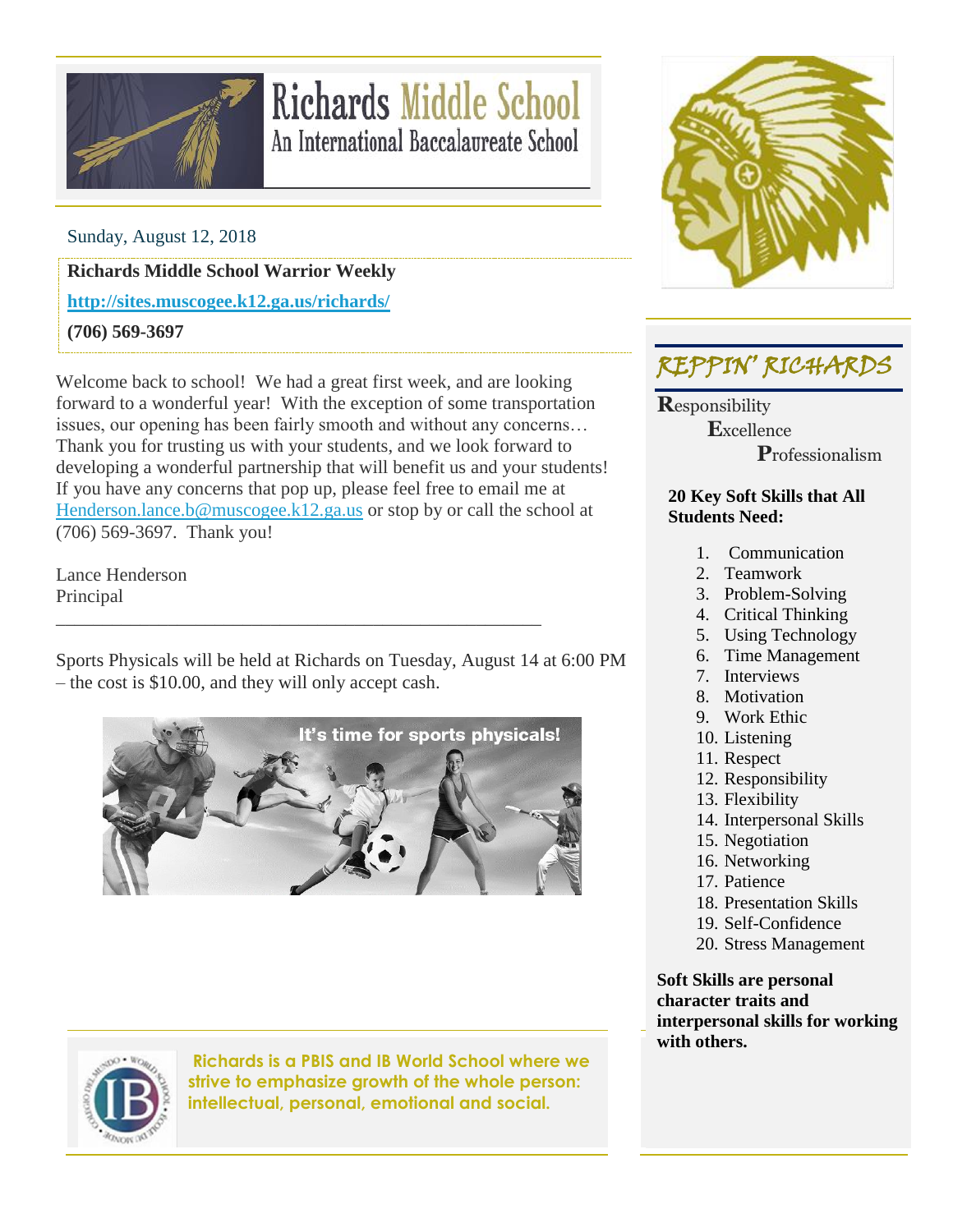### **Success is a journey, not a destination. The doing is often more important than the outcome.**

Any student interested in participating in Middle School Golf for Richards must see Mr. Henderson by **Tuesday, August 14** to sign up!



Attention Parents of Female Warrior Students:

Volleyball try-outs have been rescheduled for Monday, August 20 In the Gym from 4:00-6:00 PM - You MUST have a current physical to participate in try-outs!

#### **Yoga Club**

**Yoga/Meditation Club will meet on Tuesday, August 21st in the Drama room (Rm 204) from 8:00-8:40 AM. Please wear comfortable clothes. No mat is needed the room is carpeted.**





**Richards is a PBIS and IB World School where we strive to emphasize growth of the whole person: intellectual, personal, emotional and social.**

## Upcoming Events

**Monday, August 13** – All summer packets are due for IB Students

**Tuesday, August 14** - 6:00 PM – All Sports Physicals at Richards - \$10.00 (cash only)

**Wednesday, August 15** – 6:00 PM mandatory cross country parent meeting in room 305

**Thursday, August 16 –** 8:00 AM – Junior Tome Society Organizational Meeting in the media center. For more information on Junior Tome Society, visit http://www.tomesociety.org/.

5:00 PM - Theatre Arts Parent Meeting - Media Center

4:00 – 5:30 PM – Cross Country Practice / Try-Outs

**Friday, August 17** – 8:00 AM – Helen Ruffin Reading Bowl meeting in the media center – all interested in competing should attend. If you are unable to attend Friday, please let Ms. Moxley know.

**Saturday, August 18 -**

Page 2 of 3